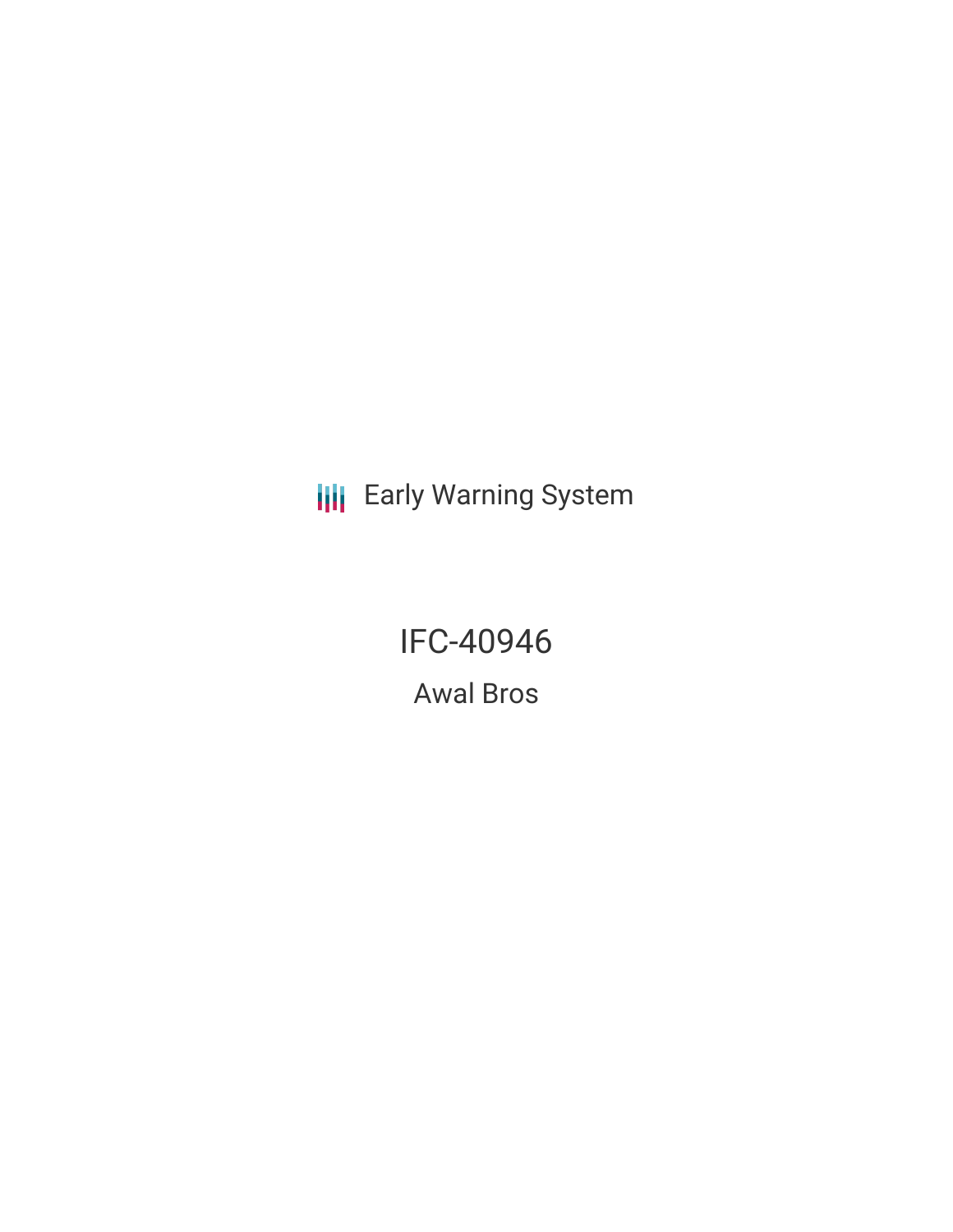# **Quick Facts**

冊

| <b>Countries</b>               | Indonesia                                                       |  |  |  |
|--------------------------------|-----------------------------------------------------------------|--|--|--|
| <b>Specific Location</b>       | Pasar Kemis, Semarang, Sukabumi, Java, Sumatera, and Kalimantan |  |  |  |
| <b>Financial Institutions</b>  | International Finance Corporation (IFC)                         |  |  |  |
| <b>Status</b>                  | Proposed                                                        |  |  |  |
| <b>Bank Risk Rating</b>        | B                                                               |  |  |  |
| <b>Borrower</b>                | PT FAMON AWAL BROS SEDAYA                                       |  |  |  |
| <b>Sectors</b>                 | <b>Education and Health</b>                                     |  |  |  |
| <b>Investment Type(s)</b>      | Loan                                                            |  |  |  |
| <b>Investment Amount (USD)</b> | \$75.00 million                                                 |  |  |  |
| <b>Loan Amount (USD)</b>       | \$75.00 million                                                 |  |  |  |
| <b>Project Cost (USD)</b>      | \$122.00 million                                                |  |  |  |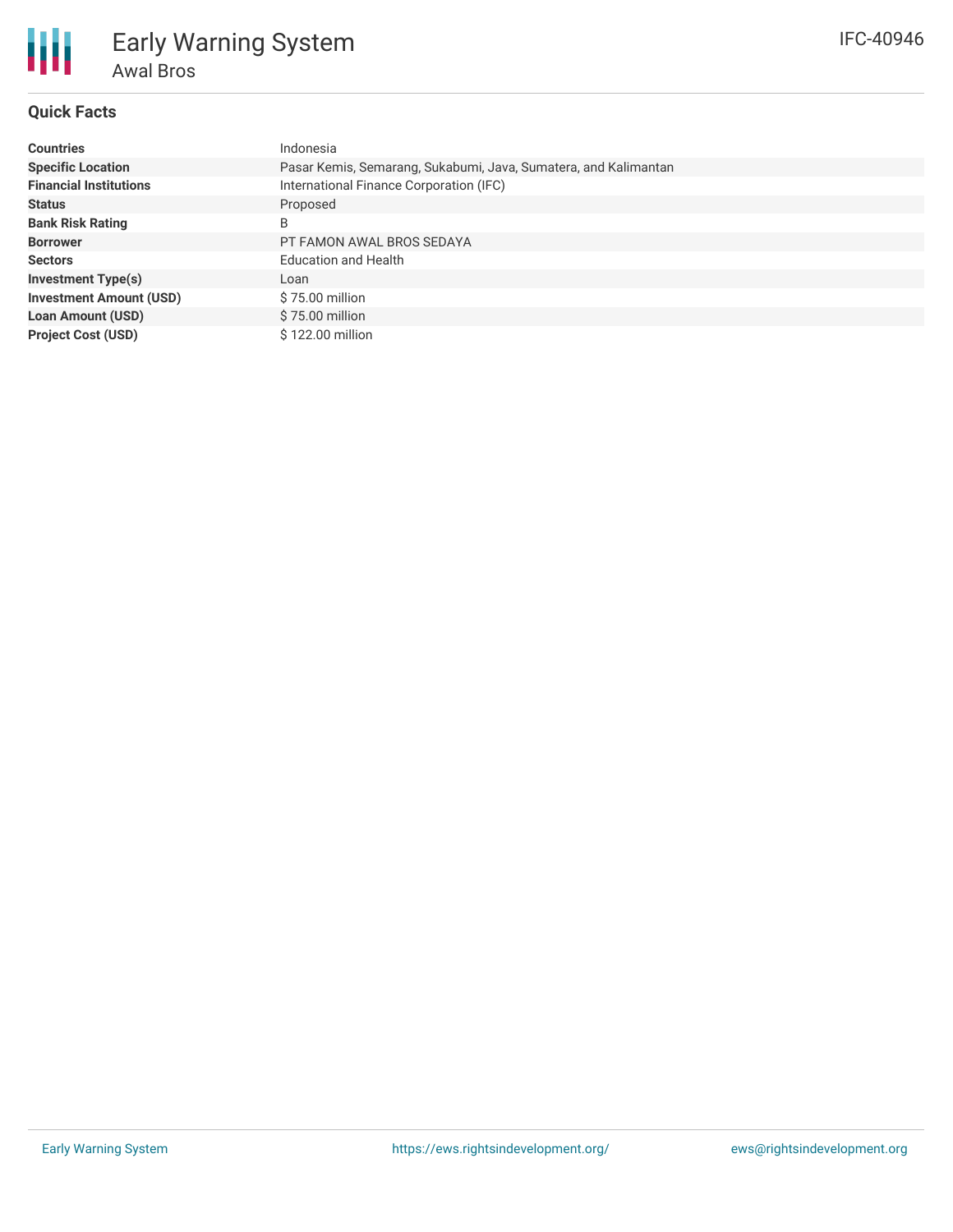

# **Project Description**

According to the bank document, the proposed investment is an up to US\$ 75 mm 10-year A-Loan to PT Famon Awal Bros Sedaya ("Famon Awal Bros" or the "company"), to support its overall expansion plan (The "Project") within the next 5-7 years. The loan will consist of two tranches.

The first tranche, expected to be committed in early 2020, is an up to US\$35 mm Loan to support the Company's immediate plan to build three new hospitals, expand bed capacity in existing hospitals and potential refinancing.

The second tranche up to US\$40 mm, expected to be committed after the completion of the three new hospitals under tranche 1, will be used to support the expansion plan for the remaining future hospitals. Currently, the company owns and/or operates eight hospitals with over 1000 beds across the islands of Java, Sulawesi and Kalimantan.

The company also owns and operates several clinics, including corporate in house clinics and a school clinic. The hospitals constructed under tranche 1 of this investment will be in: Pasar Kemis, Semarang and, Sukabumi, (under planning and design stage). The company have acquired the plots of land for these and up to 7 other future hospital units. Each new hospital shall be built within the urban fringe of second-tier Indonesian cities spread over about 6,000 – 13,000 m2 of land including generator houses, wastewater treatment, waste storage, and car parking.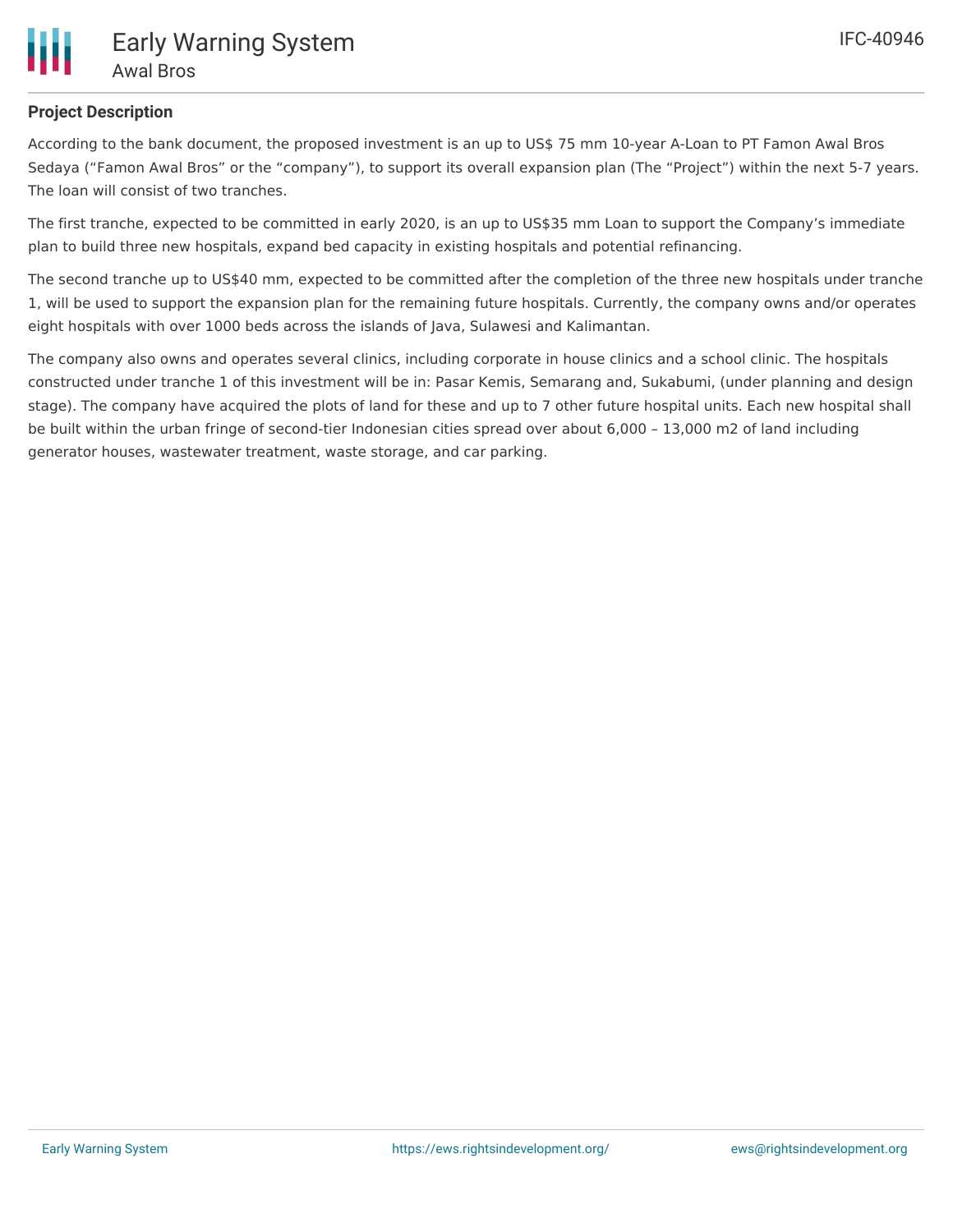## **Investment Description**

• International Finance Corporation (IFC)

The estimated Total Project Cost is US\$122 million, which can be broken down as follows:

Total Project Cost for the development of three new hospitals funded by Tranche 1 is estimated at US\$44 million. IIFC's funds - US\$35.00 million will be used to support bed capacity expansion in existing hospitals and potential refinancing.

Total Project Cost for the additional new hospitals to be developed after the initial three facilities are developed is estimated at US\$78 million. These additional hospitals will be funded in part by Tranche 2.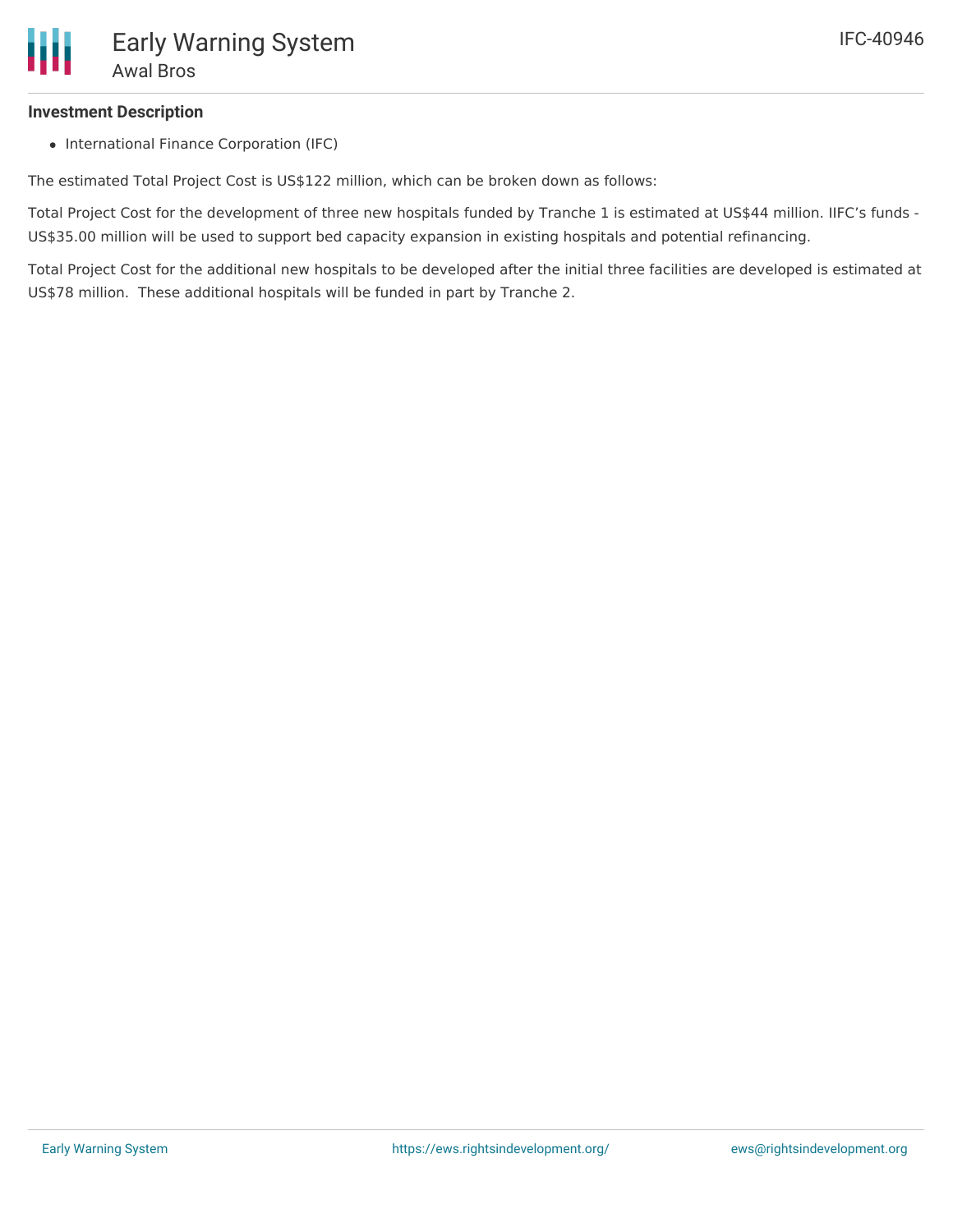## **Private Actors Description**

PT Famon Awal Bros Sedaya is owned by Prof. Dr. Yos Susanto, Mr. Arfan Awaloeddin, and the Saratoga Group.

Prof. Yos Susanto is an industry veteran with almost 40 years of experience in the Indonesian healthcare industry. He was previously in charge of the hospital operations of Indonesia's largest listed pharmaceutical group.

Mr. Arfan Awaloeddin's family originates from Pekanbaru in Sumatra and established a trading business in the 1950's dealing in agri-commodities and food staples. The Awaloeddin Family later expanded into services and logistics for the petrochemical and natural resources sectors. In 1997, the Awaloeddin Family entered the healthcare business with the development of their first hospital in their hometown of Pekanbaru.

Saratoga is an Indonesian private equity firm founded by Mr. Edwin Soeryadjaya. Established in 1998, Saratoga has invested in various sectors including healthcare, consumer, infrastructure, logistics and natural resources. Saratoga has been an IFC client since 2006.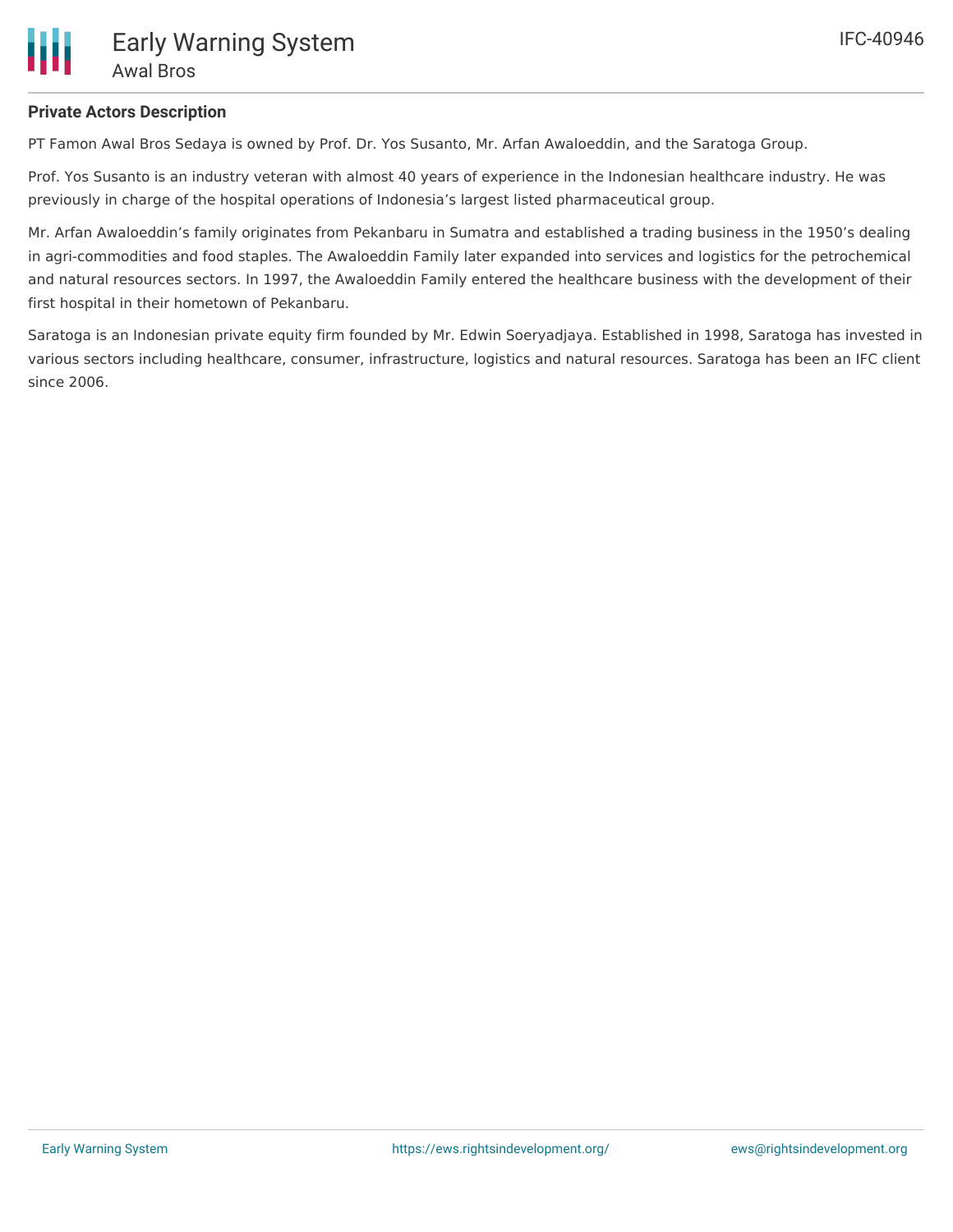

# Early Warning System Awal Bros

| <b>Private Actor 1</b> | <b>Private Actor</b><br>Role | <b>Private Actor</b><br>1 Sector | <b>Relation</b>          | <b>Private Actor 2</b>           | <b>Private Actor</b><br>2 Role | <b>Private Actor</b><br>2 Sector |
|------------------------|------------------------------|----------------------------------|--------------------------|----------------------------------|--------------------------------|----------------------------------|
|                        | $\overline{\phantom{a}}$     | $\sim$                           | $\overline{\phantom{0}}$ | PT Famon Awal Bros Sedaya        | Client                         | $\overline{\phantom{a}}$         |
|                        |                              | -                                |                          | PT Saratoga Investama Sedaya Tbk | Parent Company                 | $\overline{\phantom{a}}$         |